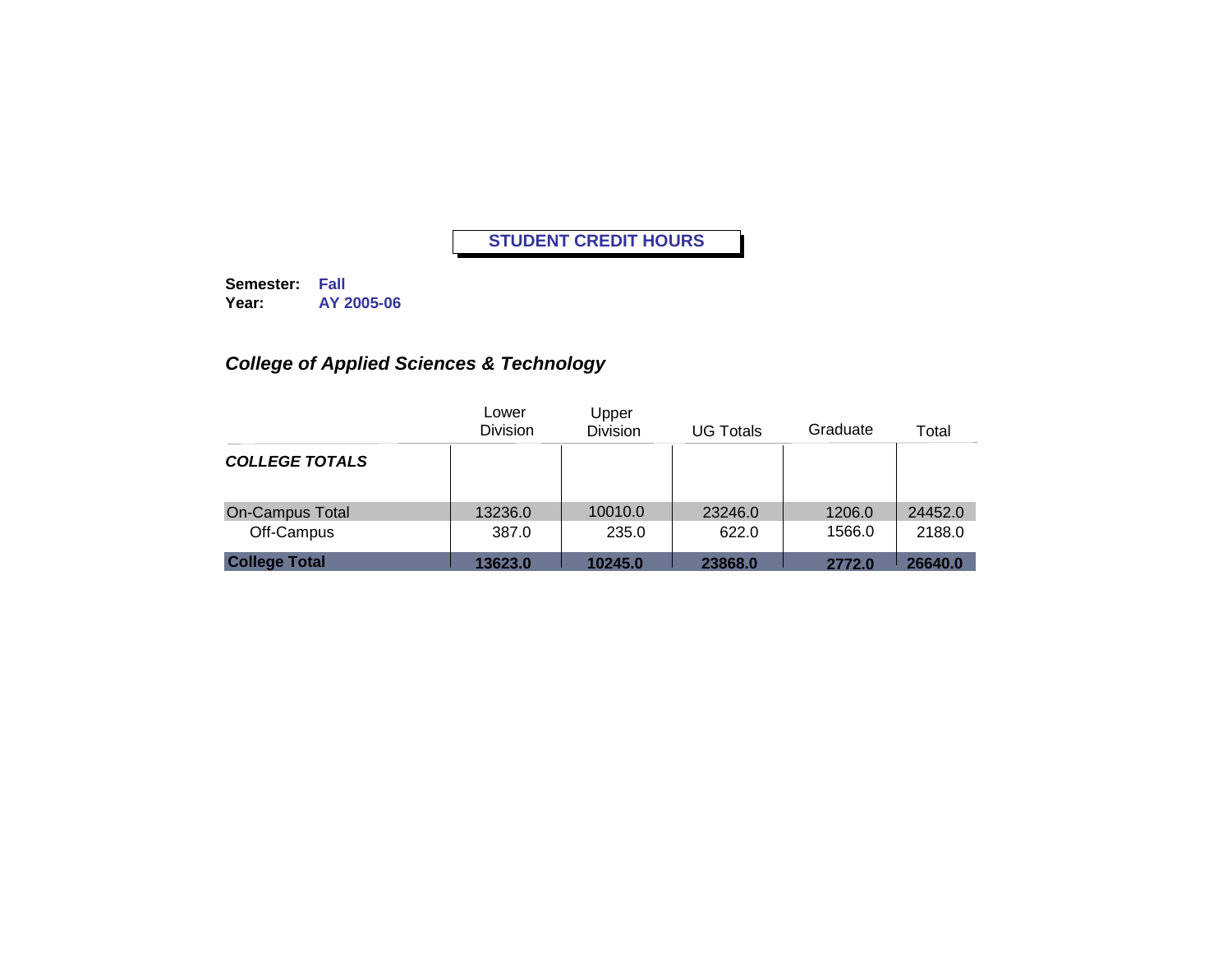**Semester: Fall Year: AY 2005-06**

# *College of Architecture & Planning*

|                        | Lower<br><b>Division</b> | Upper<br><b>Division</b> | <b>UG Totals</b> | Graduate | Total  |
|------------------------|--------------------------|--------------------------|------------------|----------|--------|
| <b>COLLEGE TOTALS</b>  |                          |                          |                  |          |        |
| <b>On-Campus Total</b> | 3040.0                   | 3745.0                   | 6785.0           | 808.0    | 7593.0 |
| Off-Campus             | 0.0                      | 175.0                    | 175.0            | 0.0      | 175.0  |
| <b>College Total</b>   | 3040.0                   | 3920.0                   | 6960.0           | 808.0    | 7768.0 |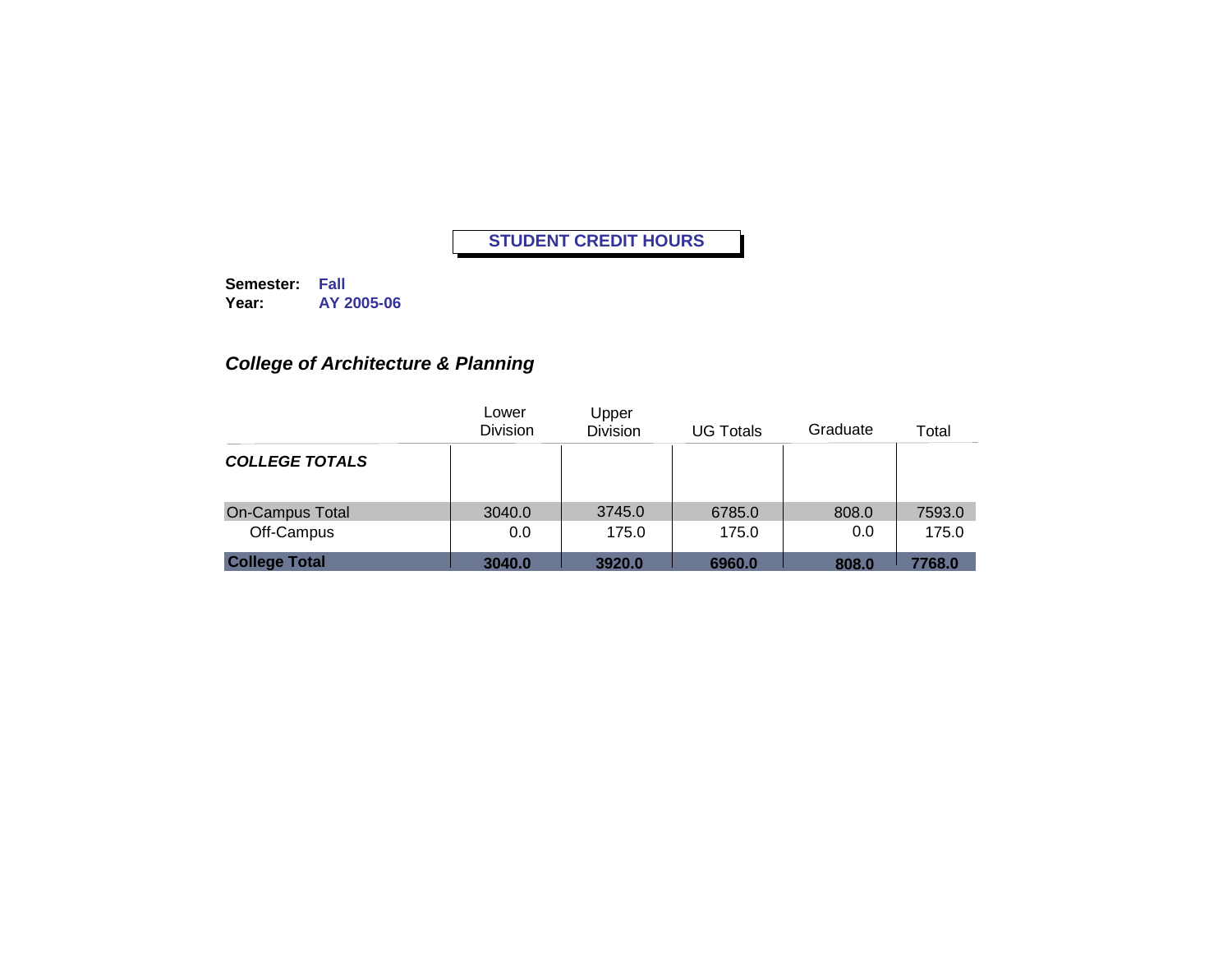**Semester: Fall Year: AY 2005-06**

# *College of Business*

|                        | Lower<br><b>Division</b> | Upper<br><b>Division</b> | <b>UG Totals</b> | Graduate | Total   |
|------------------------|--------------------------|--------------------------|------------------|----------|---------|
| <b>COLLEGE TOTALS</b>  |                          |                          |                  |          |         |
| <b>On-Campus Total</b> | 14595.0                  | 12002.0                  | 26597.0          | 942.0    | 27539.0 |
| Off-Campus             | 1194.0                   | 195.0                    | 1389.0           | 774.0    | 2163.0  |
| <b>College Total</b>   | 15789.0                  | 12197.0                  | 27986.0          | 1716.0   | 29702.0 |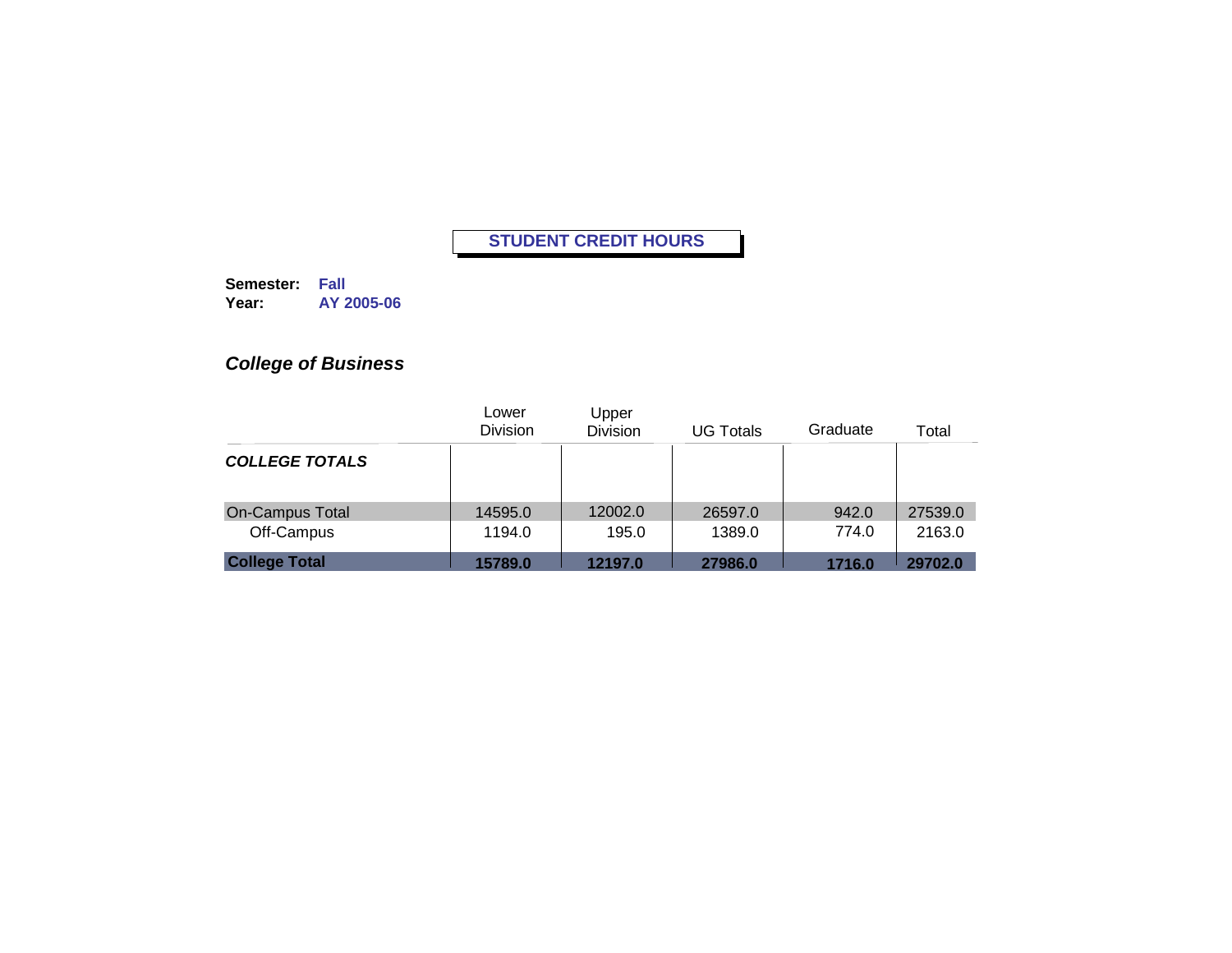**Semester: Fall Year: AY 2005-06**

## *College of Communication, Information, & Media*

|                        | Lower<br><b>Division</b> | Upper<br><b>Division</b> | <b>UG Totals</b> | Graduate | Total   |
|------------------------|--------------------------|--------------------------|------------------|----------|---------|
| <b>COLLEGE TOTALS</b>  |                          |                          |                  |          |         |
| <b>On-Campus Total</b> | 9446.0                   | 6372.0                   | 15818.0          | 1388.0   | 17206.0 |
| Off-Campus             | 882.0                    | 220.0                    | 1102.0           | 56.0     | 1158.0  |
| <b>College Total</b>   | 10328.0                  | 6592.0                   | 16920.0          | 1444.0   | 18364.0 |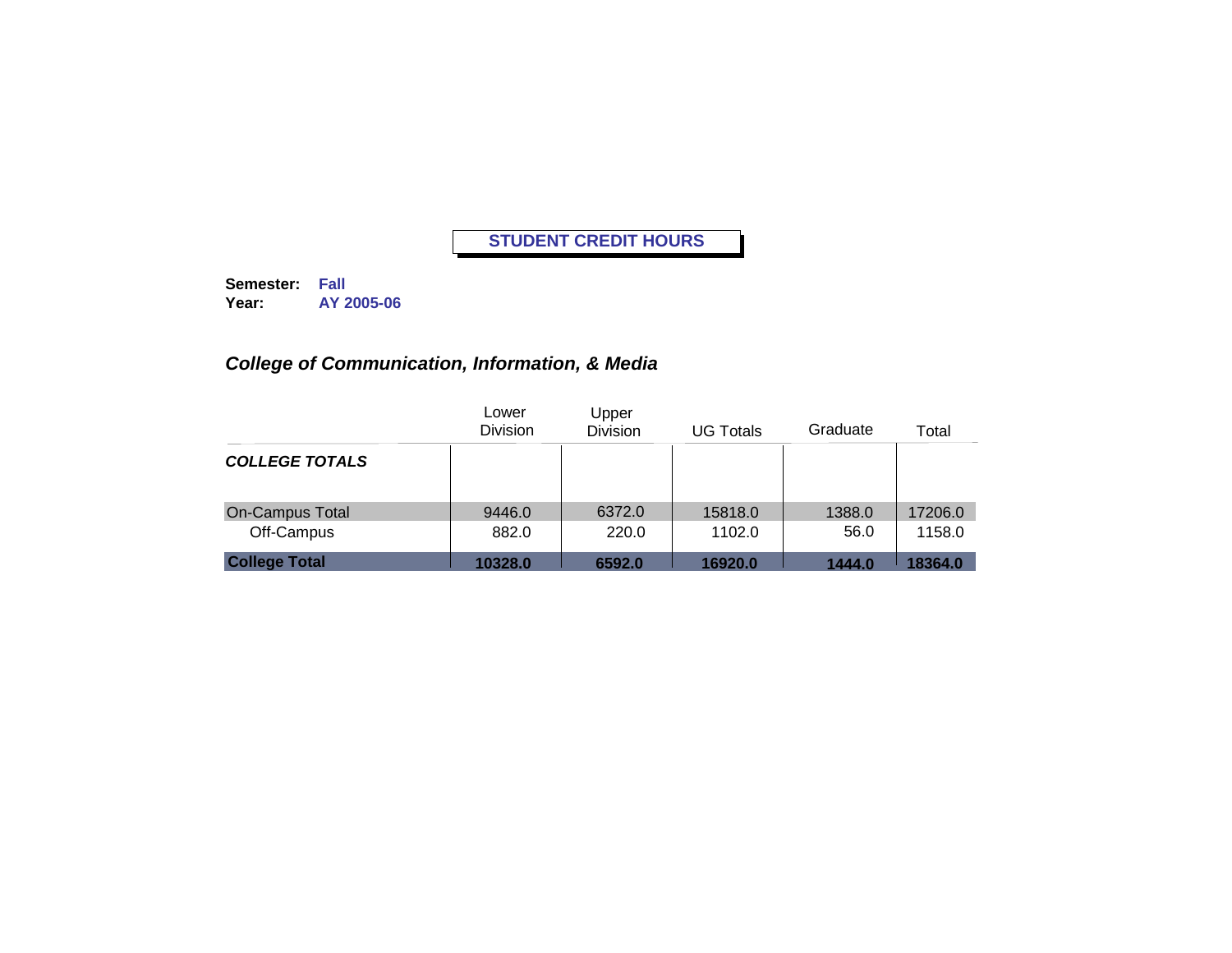**Semester: Fall Year: AY 2005-06**

# *College of Fine Arts*

|                        | Lower<br><b>Division</b> | Upper<br><b>Division</b> | <b>UG Totals</b> | Graduate | Total   |
|------------------------|--------------------------|--------------------------|------------------|----------|---------|
| <b>COLLEGE TOTALS</b>  |                          |                          |                  |          |         |
| <b>On-Campus Total</b> | 13727.0                  | 4300.5                   | 18027.5          | 684.0    | 18711.5 |
| Off-Campus             | 792.0                    | 29.0                     | 821.0            | 0.0      | 821.0   |
| <b>College Total</b>   | 14519.0                  | 4329.5                   | 18848.5          | 684.0    | 19532.5 |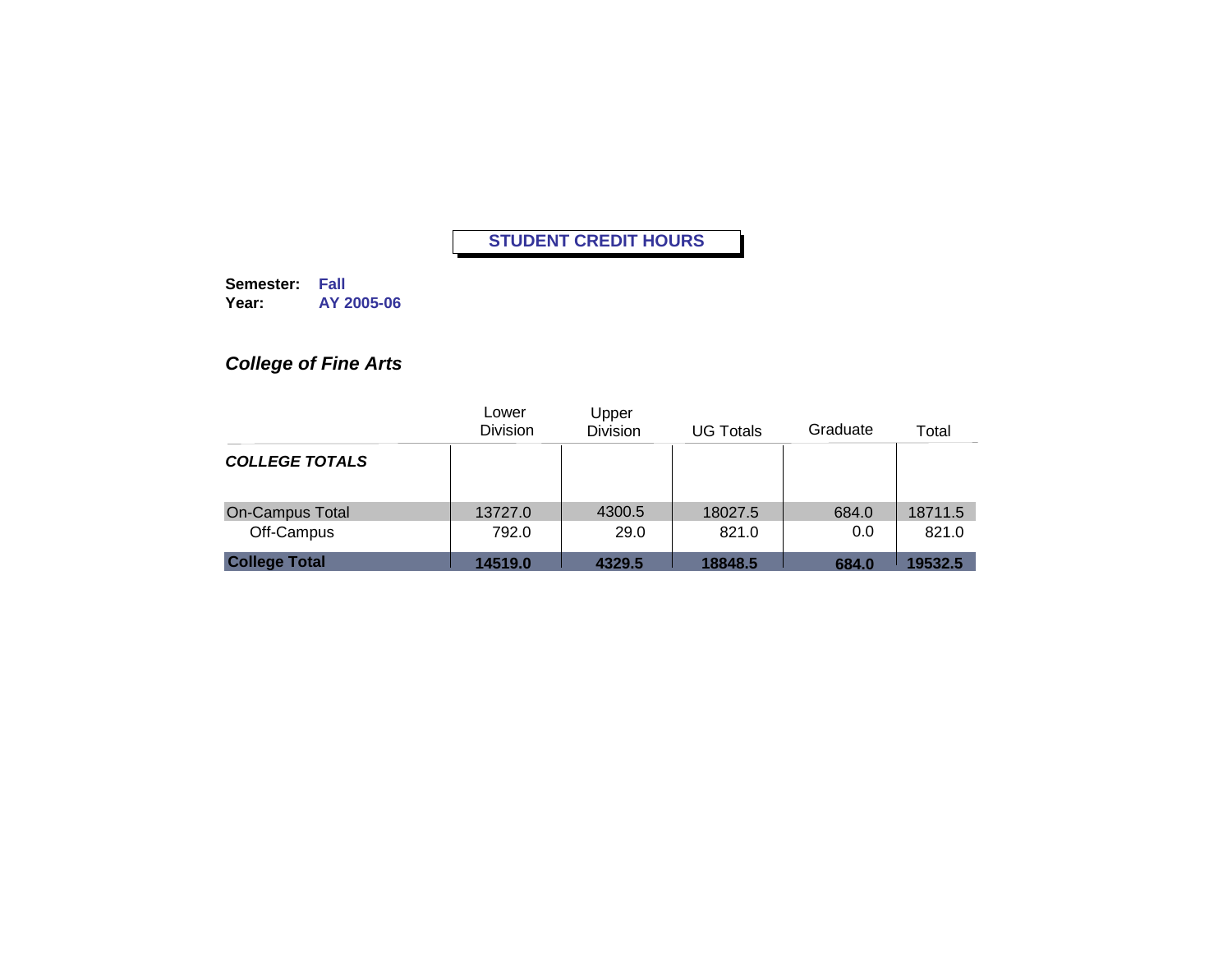**Semester: Fall Year: AY 2005-06**

## *College of Sciences and Humanities*

|                        | Lower<br><b>Division</b> | Upper<br><b>Division</b> | <b>UG Totals</b> | Graduate | Total    |
|------------------------|--------------------------|--------------------------|------------------|----------|----------|
| <b>COLLEGE TOTALS</b>  |                          |                          |                  |          |          |
| <b>On-Campus Total</b> | 101300.0                 | 22632.0                  | 123932.0         | 5083.0   | 129015.0 |
| Off-Campus             | 10994.0                  | 2163.0                   | 13157.0          | 24.0     | 13181.0  |
| <b>College Total</b>   | 112294.0                 | 24795.0                  | 137089.0         | 5107.0   | 142196.0 |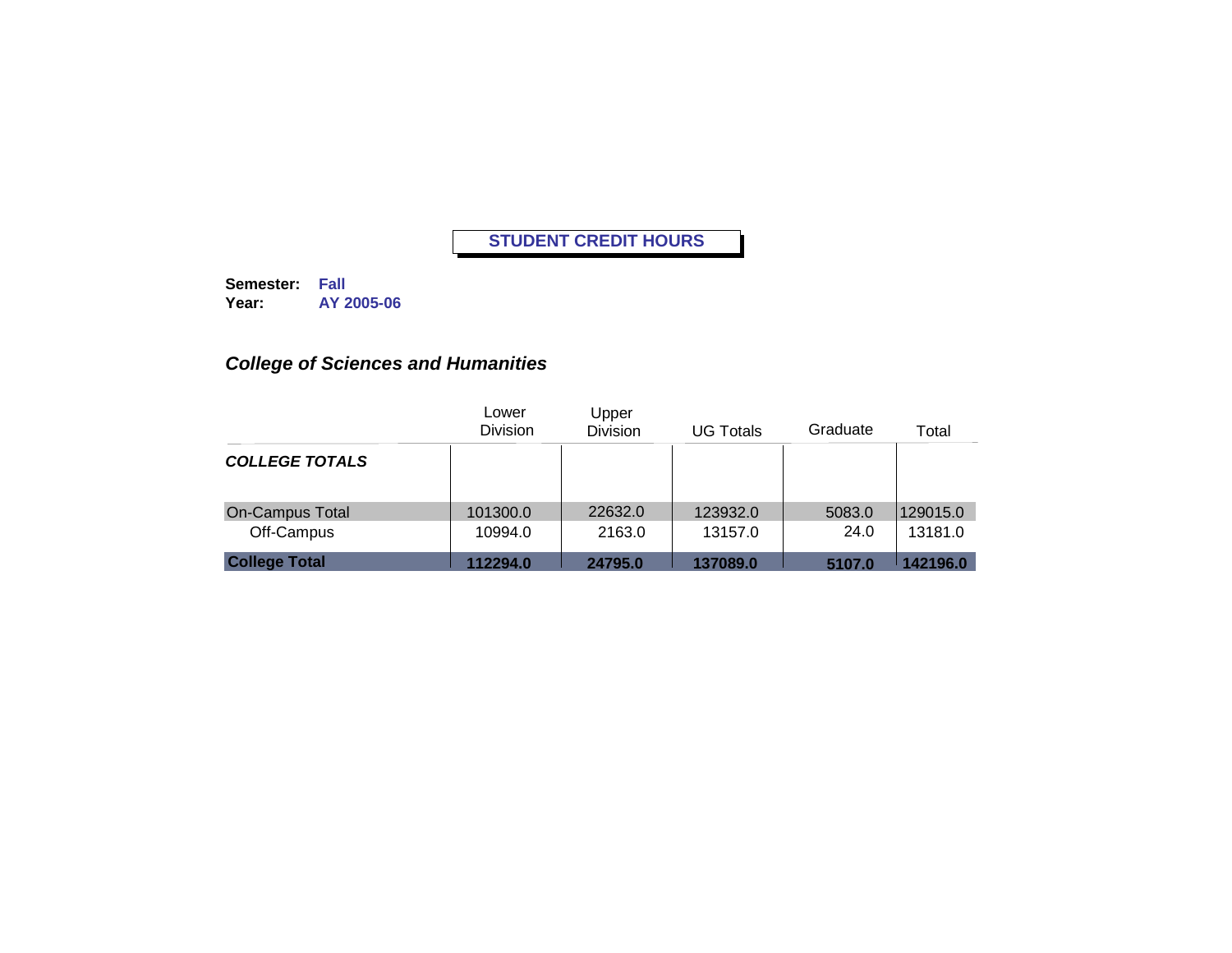**Semester: Fall Year: AY 2005-06**

### *Interdepartmental*

|                        | Lower<br><b>Division</b> | Upper<br><b>Division</b> | <b>UG Totals</b> | Graduate | Total  |
|------------------------|--------------------------|--------------------------|------------------|----------|--------|
| <b>COLLEGE TOTALS</b>  |                          |                          |                  |          |        |
| <b>On-Campus Total</b> | 591.0                    | 551.0                    | 1142.0           | 0.0      | 1142.0 |
| Off-Campus             | 0.0                      | 6.0                      | 6.0              | 0.0      | 6.0    |
| <b>College Total</b>   | 591.0                    | 557.0                    | 1148.0           | 0.0      | 1148.0 |